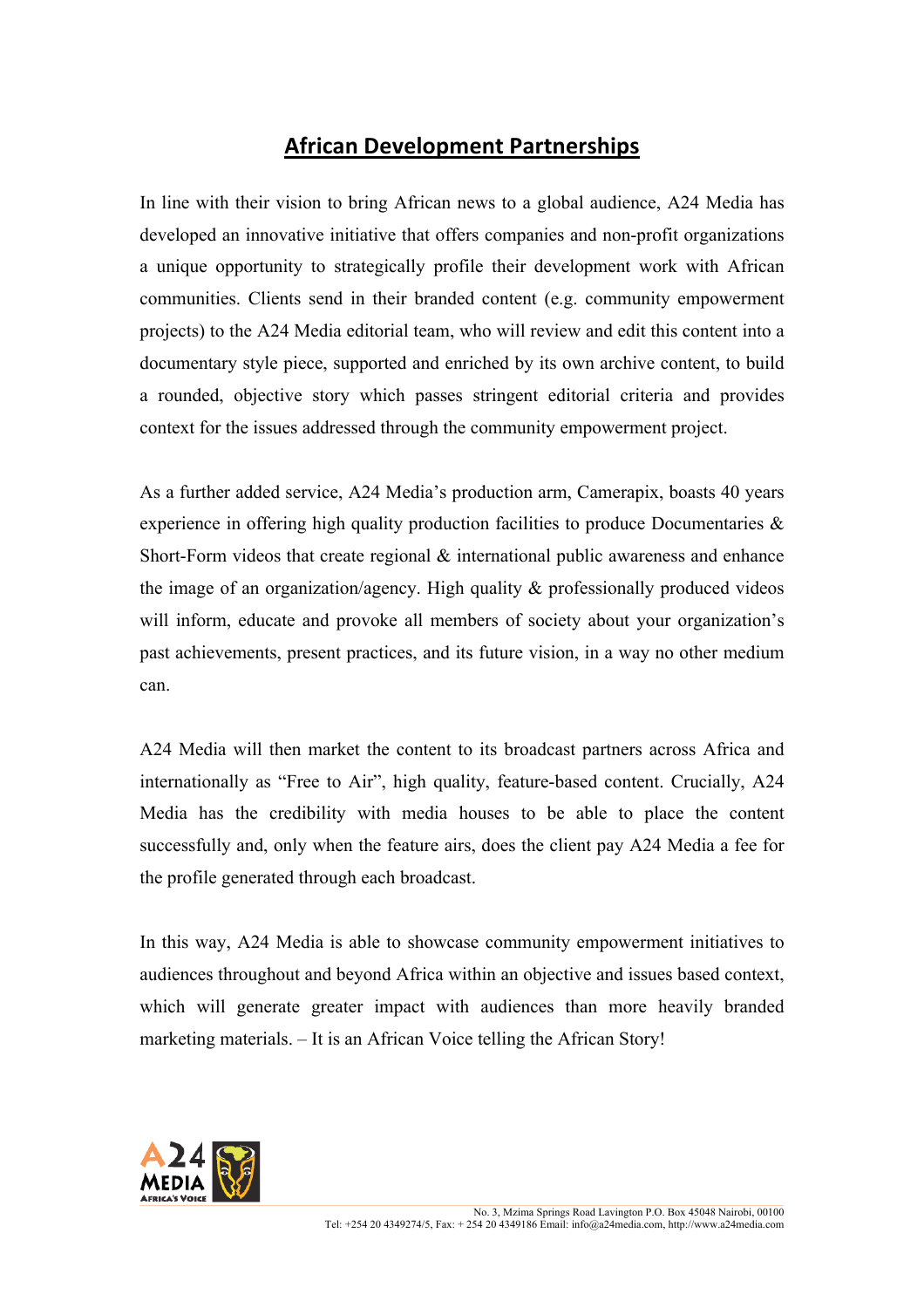## **AN EXCEPTIONAL BROADCAST NETWORK**